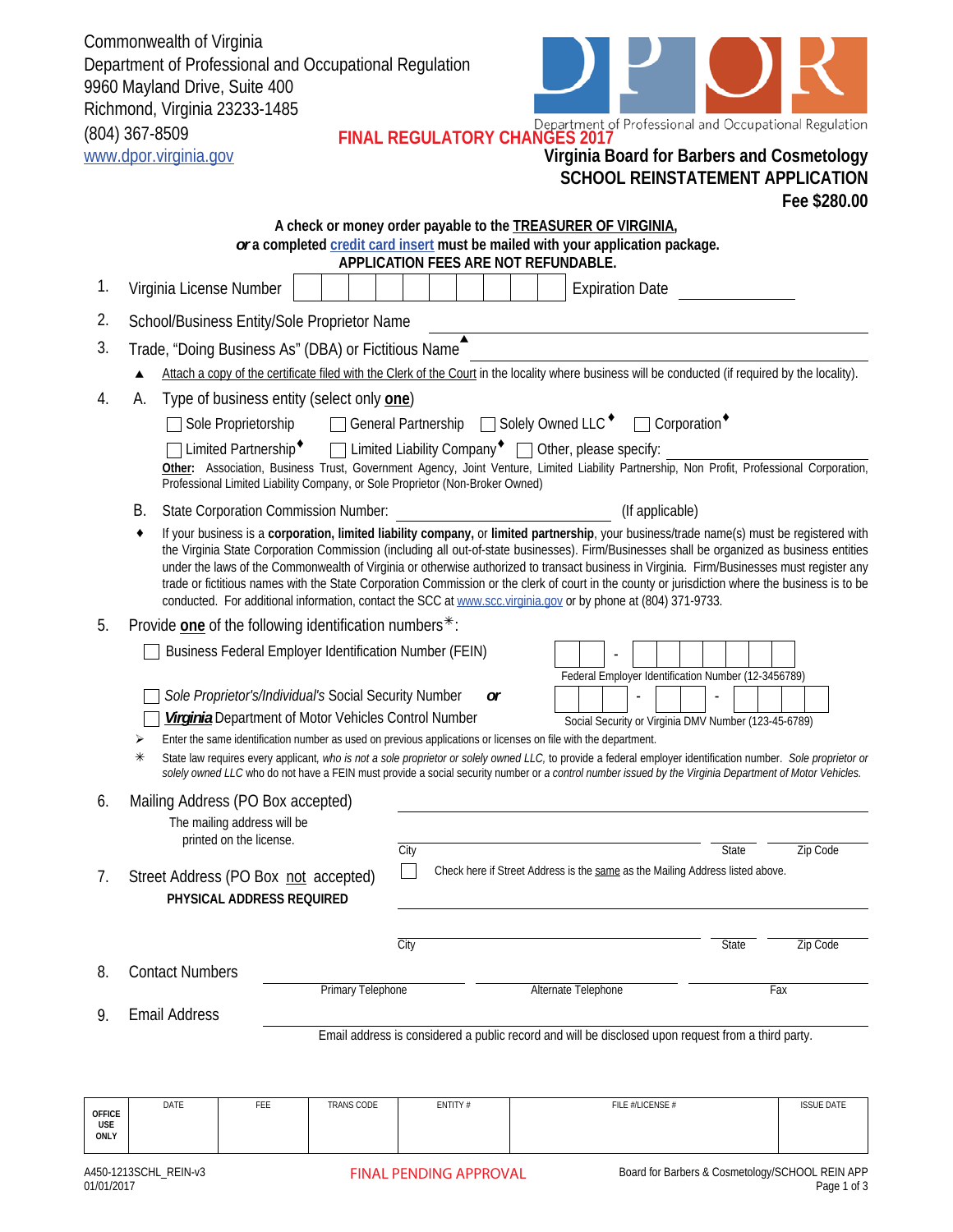10. List all members of **Responsible Management** (sole proprietor, partners of a general partnership, managing partner of a limited partnership, officers/directors of an association, managers/members of a limited liability company, or officers of the business/organization).

| <b>Full Name</b> | Address | <b>Birth Date</b> | Social Security No. or<br>VA DMV Control Number* |
|------------------|---------|-------------------|--------------------------------------------------|
|                  |         |                   |                                                  |
|                  |         |                   |                                                  |
|                  |         |                   |                                                  |

\* State law requires every applicant for a license, certificate, registration or other authorization to engage in a business, trade, profession or occupation issued by the Commonwealth to provide a social security number or a control number issued by the *Virginia* Department of Motor Vehicles.

11. Does the school receive compensation for services provided for its clinic?

| ۰.<br>× |  |
|---------|--|
|---------|--|

Yes  $\Box$  If yes, provide the Virginia **salon, shop, spa or parlor** license number and expiration date.

| <b>VA License Number</b> |  |  |  |  |  |  |  |  |  |  | <b>Expiration Date</b> |
|--------------------------|--|--|--|--|--|--|--|--|--|--|------------------------|
|--------------------------|--|--|--|--|--|--|--|--|--|--|------------------------|

12. List each **Instructor** who will be employed by the school, their professional type and Virginia license number:

| <b>Full Name</b> | Professional Type | Virginia License Number |
|------------------|-------------------|-------------------------|
|                  |                   |                         |
|                  |                   |                         |
|                  |                   |                         |

- 13. Has this **Business/Organization** or any member of **Responsible Management** ever been subject to a **disciplinary action** taken by any (including Virginia) local, state or national regulatory body? This includes, but is not limited to any monetary penalties, fines, suspensions, revocations, surrender of a license in connection with a disciplinary action or voluntary termination of license.
	- $No$   $\Box$

Yes  $\Box$  If yes, complete the Disciplinary Action Reporting Form.

- Has this **Business/Organization** or any member of **Responsible Management** ever been refused or **denied** a business, professional or occupational license, certification, or registration as a practitioner or instructor in the fields of barbering, cosmetology, nail care, waxing, esthetics, body-piercing or tattooing by any (including Virginia) local, state or national regulatory body? 14.
	- $\mathsf{No}$   $\Box$

 $Yes \Box$  If yes, complete the Denial of Licensure Reporting Form.

- A. Has this **Business/Organization** or any member of **Responsible Management** ever been convicted or found 15. guilty, regardless of the manner of adjudication, in any jurisdiction of the United States of any **felony** within the last 20 years? *Any plea of nolo contendere shall be considered a conviction.*
	- $No$   $\Box$
	- Yes  $\Box$  If yes, complete the *Criminal Conviction Reporting Form.*
	- B. Has this **Business/Organization** or any member of **Responsible Management** ever been convicted or found guilty, regardless of the manner of adjudication, in any jurisdiction of the United States of any **misdemeanor involving moral turpitude, sexual offense, drug distribution or physical injury** within the last two (2) years? *Any plea of nolo contendere shall be considered a conviction.*
		- $No$   $\Box$

Yes  $\Box$  If yes, complete the *Criminal Conviction Reporting Form.*